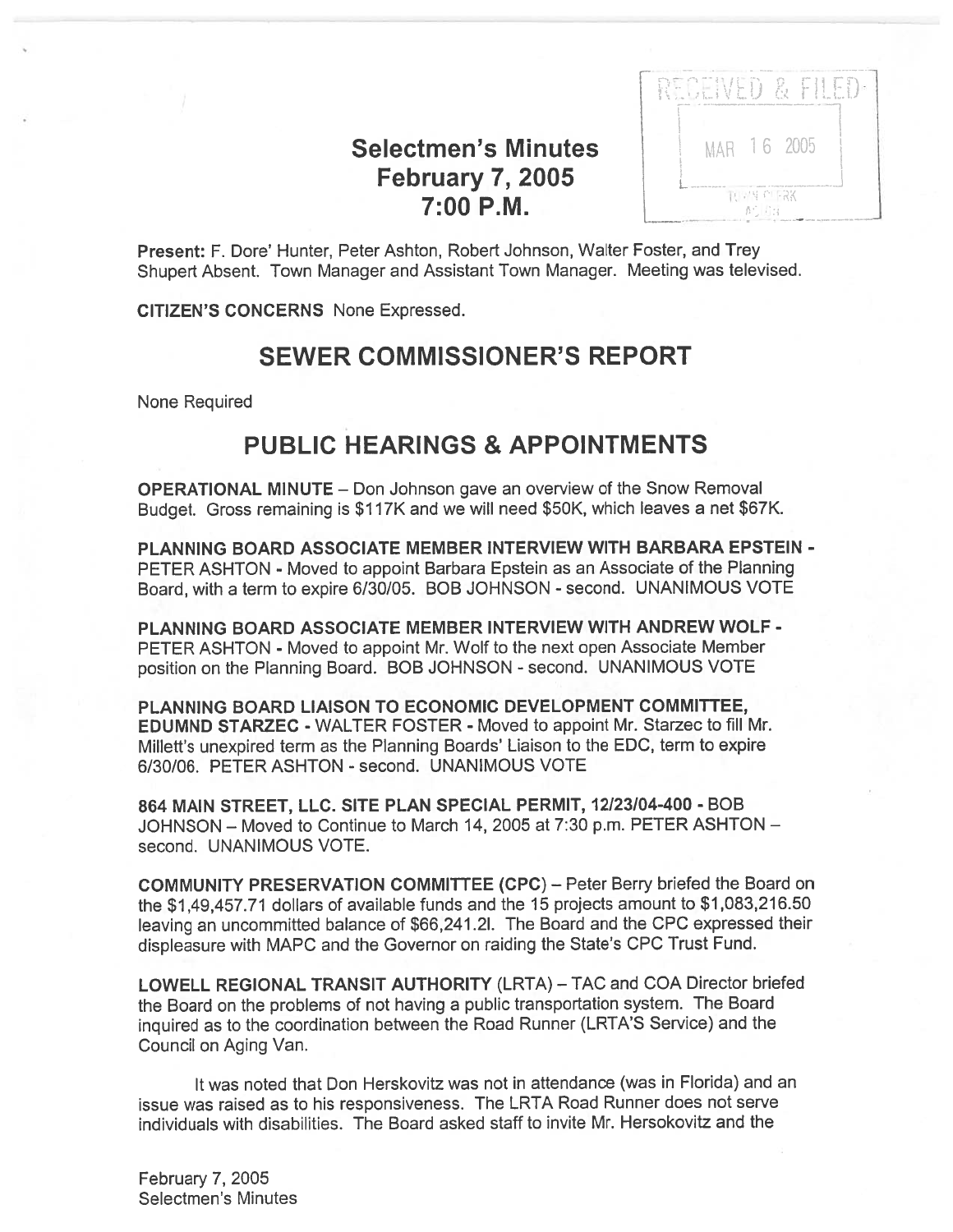LRTA Chairman to meet with the Board and to ask TAC to nominate <sup>a</sup> person to replace Mr. Herskovitz as Acton's Representative.

SENATOR RESOR AND REPRESENTATIVE ELDRIDGE — Senator Resor spoke about the State Budget and the generally improving fiscal situation. It was noted that we need more local aid. The lottery monies have increased and Hancock's decision will be <sup>a</sup> negative to Acton.

Representative Eldridge spoke about the CPC and praised the Board on its leadership role regarding the raid. He was concerned that the State would just do the minimum. He further spoke about property tax relief for seniors and providing 2001 Acton Fire Station. Rep. Eldridge thought that meaningful Senior Tax Relief has <sup>a</sup> chance of passing.

## SELECTMEN'S BUSINESS

FY06 BUDGET/WARRANT DISCUSSION —The Board discussed the A Budget and approved. B-Budget — Consensus opinion implement 40K cut in the Assessors. They were quite concerned about whether there were less cuts available and COA manpower cuts.

A+ Budget — They need specific list.

Warrant — They discussed the zoning articles and breaking the Housekeeping article it up into bite size chunks.

Habitat Article — (Yes or No)

Separate Articles for A+ Budget

LAN — Article

Senior Tax Relief

Sewer Assessment

STATE SURPLUS LAND — Walter questioned the Open Space vs. Route 2 CAC and asked about other land. Staff was asked to rewrite this letter for the Chairman's Signature.

#### OTHER BUSINESS

DISCLOSURE NOTICE -Jonathan Avery submitted <sup>a</sup> disclosure letter in conjunction with his Appraisal of the W.R. Grace Property for the Town. He is <sup>a</sup> Special Municipal Employee serving on the EDC. PETER ASHTON - Moved to approve the Disclosure Notice. WALTER FOSTER - second. UNANIMOUS VOTE.

February 7, 2005 Selectmen's Minutes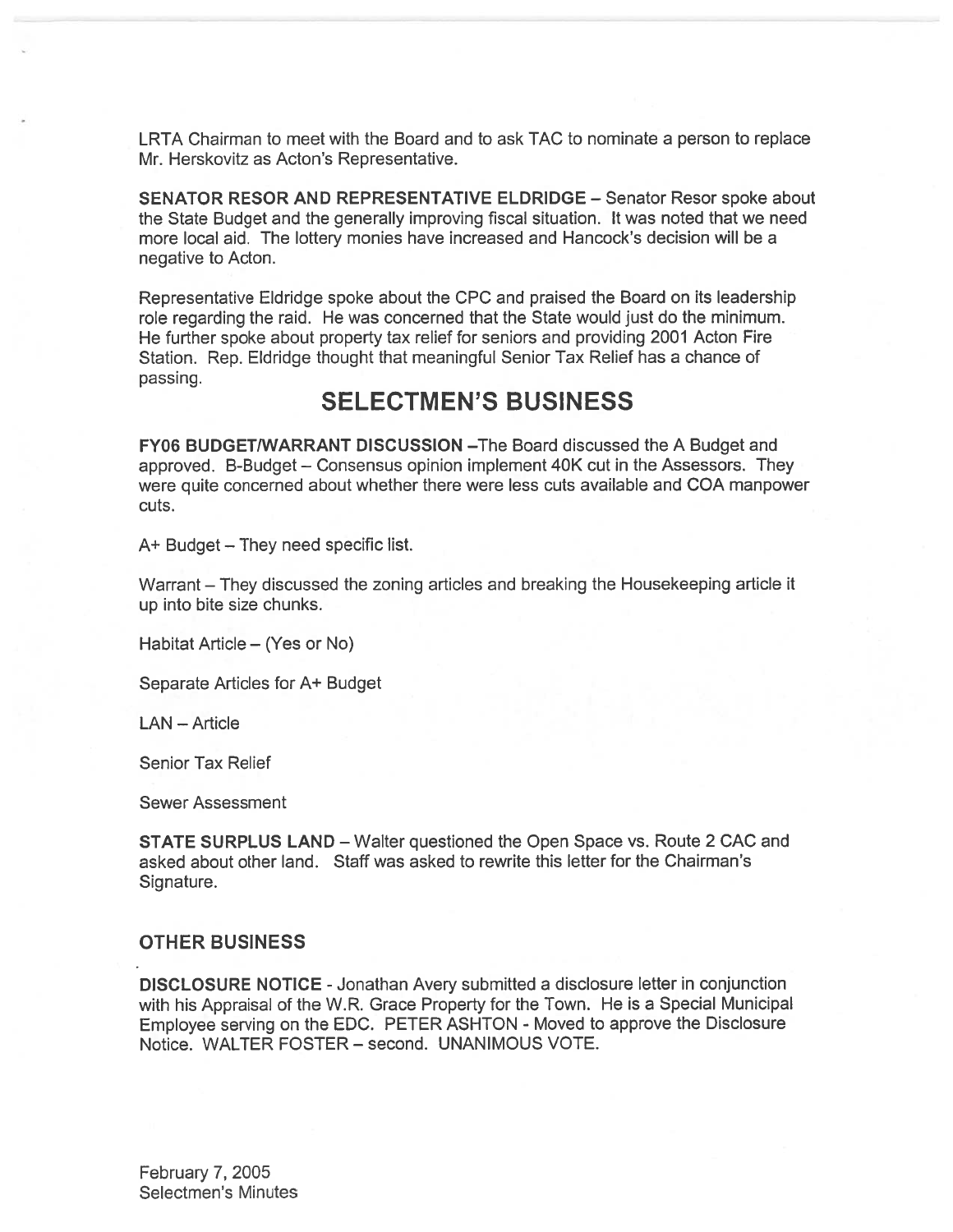# CONSENT AGENDA

PETER ASHTON - Moved to approve. - BOB JOHNSON - Second. UNANIMOUS VOTE

## TOWN MANAGER'S REPORT

UPDATE MMA ANNUAL MEETING ACTIVITIES — Don briefed the Board on <sup>a</sup> number of educational seminars he attended during the MMA conference.

WOODLANDS AT LAUREL HILL - PLANNED PRODUCTION PLAN - Don briefed the Board on the need to have <sup>a</sup> plan in place before the Board of Appeals issues <sup>a</sup> decision on Woodlands at Laurel Hill. Don further briefed the Board on the agreemen<sup>t</sup> of mitigation measures for public safety concerns and traffic concerns. PETER ASHTON — Moved to approve in principal with the agreemen<sup>t</sup> as drafted. BOB JOHNSON second. UNANIMOUS VOTE.

## EXECUTIVE SESSION

None Required

Recording Clerk  $\sqrt{3}$  /  $\frac{3}{16}$  /  $\frac{3}{16}$  /  $\frac{3}{16}$  /  $\frac{3}{16}$  /  $\frac{3}{16}$  /  $\frac{3}{16}$  /  $\frac{3}{16}$  /  $\frac{3}{16}$  /  $\frac{3}{16}$  /  $\frac{3}{16}$  /  $\frac{3}{16}$  /  $\frac{3}{16}$  /  $\frac{3}{16}$  /  $\frac{3}{16}$  /  $\frac{3}{16}$  /

Clerk

Date

February 7, 2005 Selectmen's Minutes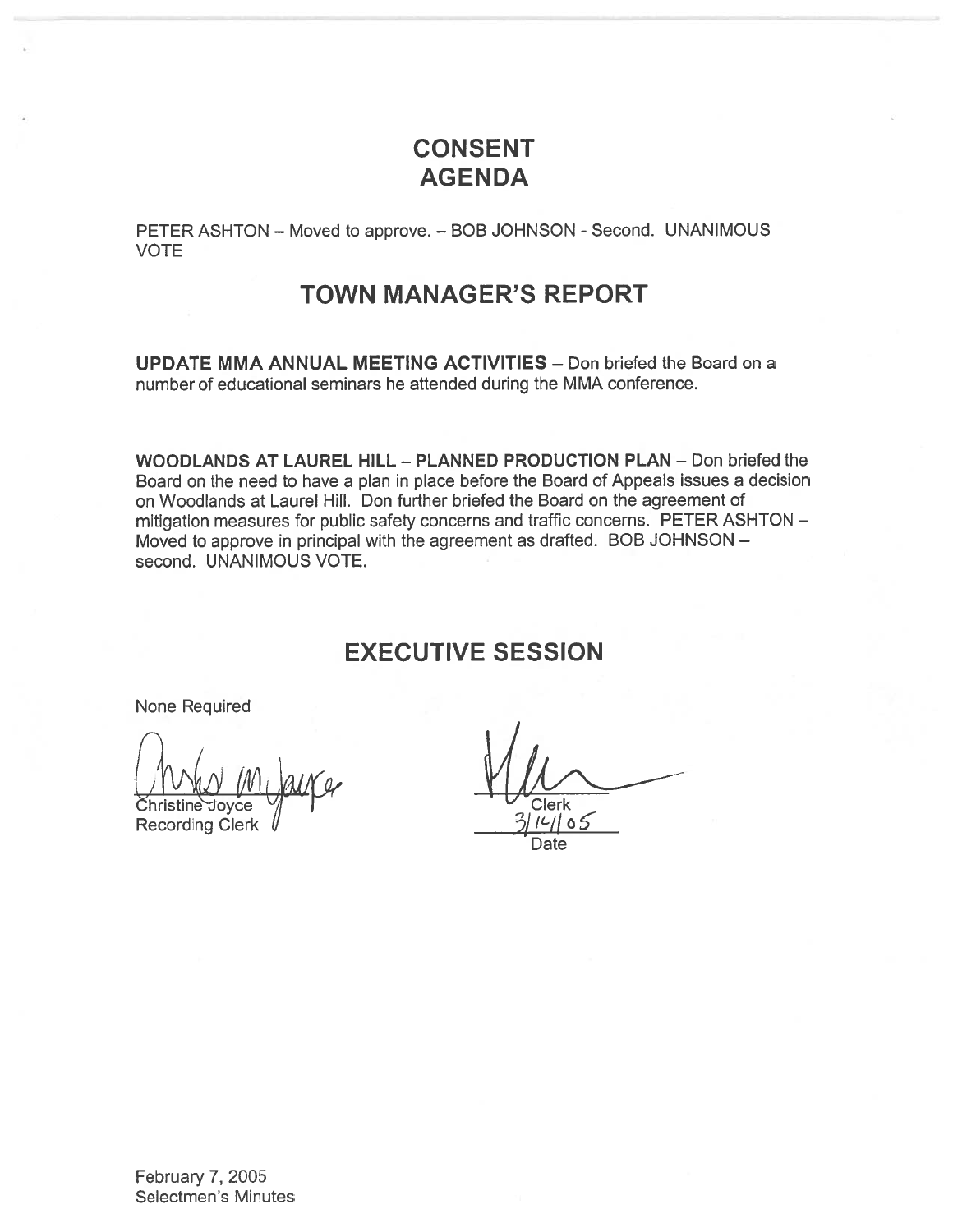February 4, 2005

TO: Board of Selectmen, Sewer Commissioners

FROM: F. Dore' Hunter, Chairman

SUBJECT: Selectmen and Sewer Commissioners' Report

## FEBRUARY 7, 2005  $7.00 P M$

- I CITIZENS' CONCERNS
- II SEWER COMMISSIONERS' BUSINESS
- III PUBLIC HEARINGS & APPOINTMENTS
- 1. 7:01 OPERATIONAL MINUTE The Town Manager will give the Board <sup>a</sup> brief update on various topics.
- 2. 7:10 COMMITTEE INTERVIEW, BARBARA EPSTEIN, PLANNING BOARD ASSOCIATE MEMBER - Enclosed please find Ms. Epstein's VCC Application and recommendation for appointment as an Associate Member of the Planning Board, with <sup>a</sup> term to end June 30, 2005, for Board consideration.
- 3. 7:15 COMMITTEE INTERVIEW, ANDREW WOLF, PLANNING BOARD ASSOCIATE MEMBER - Enclosed please find Mr. Wolf's VCC Application and recommendation for appointment as an Associate Member of the Planning Board, with <sup>a</sup> term to end June 30, 2005, for Board consideration
- 4. 7:25 COMMITTEE INTERVIEW, EDMUND STARZEC, PLANNING BOARD LIAISON TO ECONIMIC DEVELOPMENT COMMITTEE - Mr. Starzec will be present to speak with the Board of Selectmen regarding this appointment to fill the unexpired term of Hartley Millett, to expire 6/30/06, for Board consideration.
- 5. 7:30 SITE PLAN SPECIAL PERMIT #12123104-400, 864 MAIN STREET, LLC Enclosed please find materials in the subject regard, for Board consideration. (The Petitioner has requested <sup>a</sup> continuance)
- 6. 7:31 COMMUNITY PRESERVATION COMMITTEE (CPC) PRESENTATION The CPC will be in to update the Board.
- 7. 7:45 LOWELL REGIONAL TRANSIT AUTHORITY (LRTA) VAN SERVICE The Transportation Advisory Committee (TAC), the Town's Representative to the LRTA and the Council on Aging Director will be in to discuss coordination of van services in Acton
- 8. 8:15 SENATOR RESOR AND REPRESENTATIVE ELDRIDGE- The Senator and Representative will be in to spea<sup>k</sup> to the Board regarding upcoming legislation and other items of interest to the Board of Selectmen.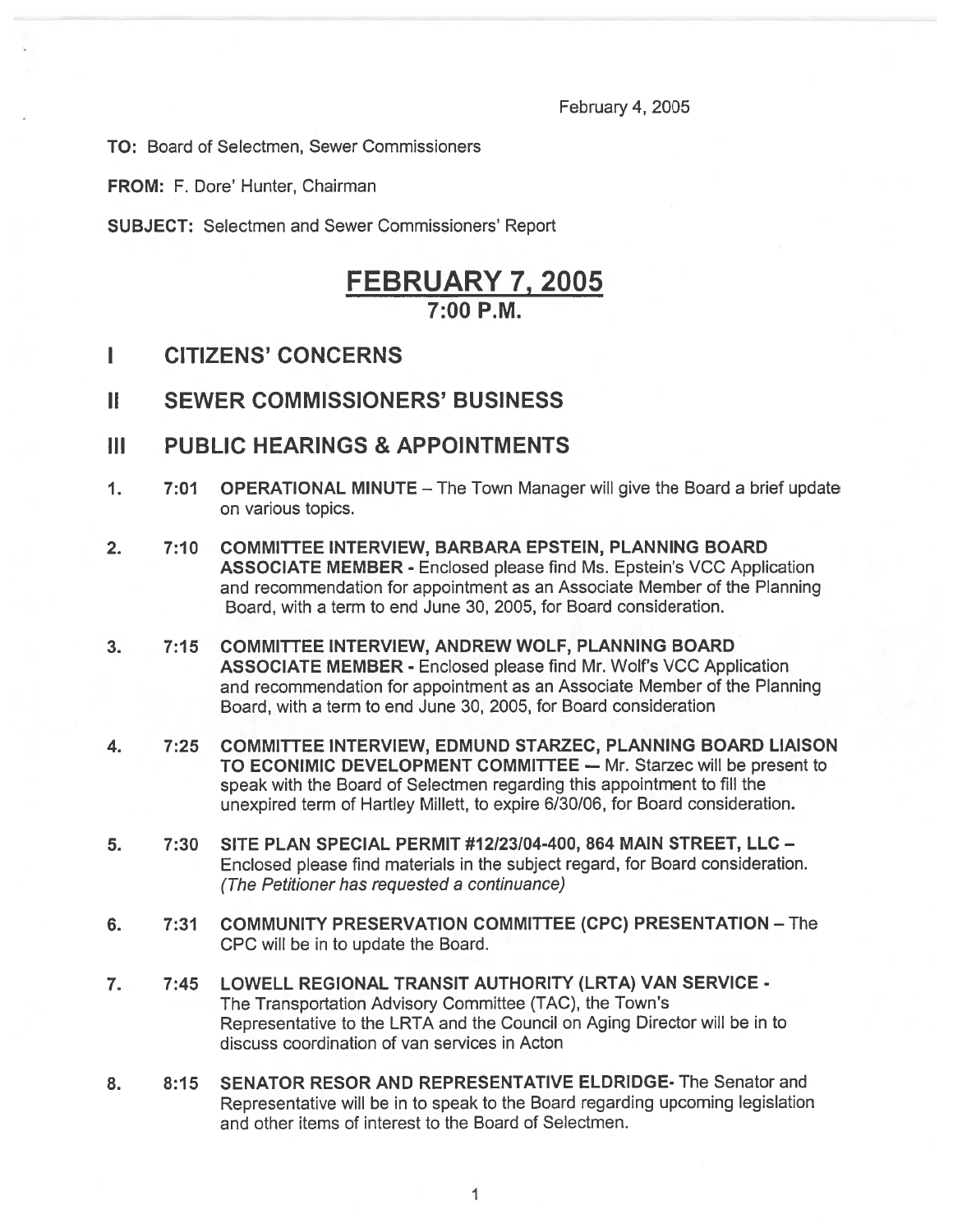## IV SELECTMEN'S BUSINESS

9. FY06 BUDGET/WARRANT DISCUSSION — Enclosed please find materials in the subject regard, for Board consideration.

10 STATE SURPLUS LAND — Enclosed please find materials in the subject regard, for Board consideration.

11. OTHER BUSINESS

### V CONSENT AGENDA

12. REQUEST TO USE TOWN HALL PARKING LOT, ACTON FAMILIY NETWORK - Enclosed please find materials in the subject regard, for Board consideration.

13. REQUEST TO USE TOWN HALL PARKING LOT, ACTON HISTORICAL SOCIETY — Enclosed please find materials in the subject regard, for Board consideration.

14. ACCEPT GIFT – Enclosed please find a request from the Police Chief to accept a \$250 donation from Capizzi & Company to be used for Youth Services, for Board consideration.

### VI TOWN MANAGER'S REPORT

15. MMA ANNUAL CONFERENCE REPORT - The Town Manager will brief the Board on his attendance at the recent MMA Annual Conference.

16. "PLANNED PRODUCTION PLAN" — Enclosed please find materials in the subject regard, for Board consideration.

### VII EXECUTIVE SESSION

17. There will be <sup>a</sup> need for Executive Session. Please see enclosed materials.

#### ADDITIONAL INFORMATION

Enclosed please find additional correspondence that is strictly informational and requires no Board action.

#### FUTURE AGENDAS

To facilitate scheduling for interested parties, the following items are scheduled for discussion on future agendas. This IS NOT <sup>a</sup> complete Agenda.

Feb 28 - Class II 171 Newtown Road March 14/28 - Street Acceptances, Dunham Ln. and Elm @Central, Site Plan continuance, 864 Main Street, LLC April 4

#### GOALS 2004-2005

- 1. Produce Morrison Farm Development Master Plan (Bob/Walter)
- 2. Improving Inter Board Communication (Dote')

#### GOALS carried forward

- 3. Monitor Labor Negotiations (Peter/Trey)
- 4. Improve Communication with Town Boards (ALL)